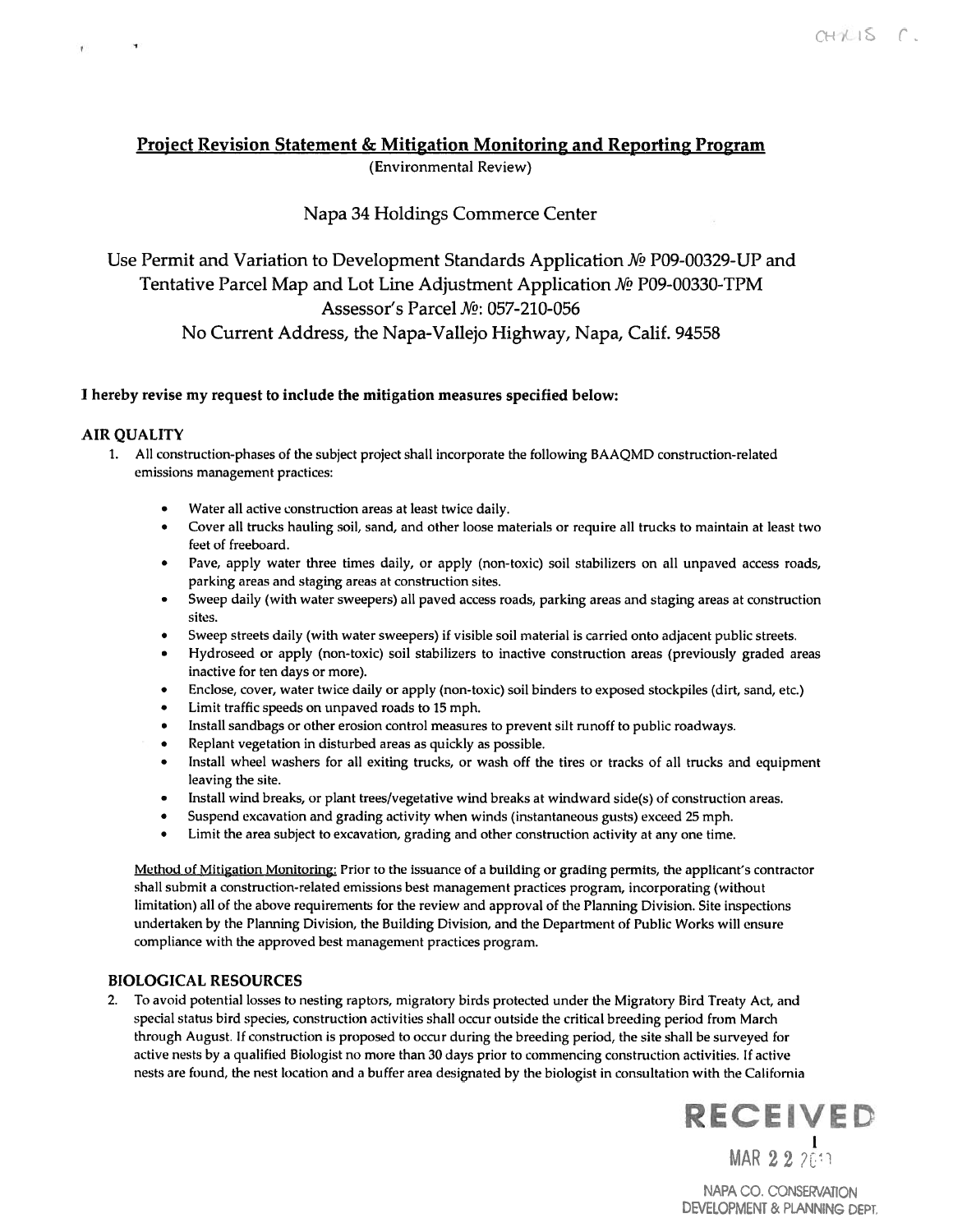Method of Mitigation Monitoring: The permittee shall have <sup>a</sup> nesting bird survey completed prior to any construction activities scheduled to occur on the site from the beginning of March through August. The survey results shall be provided to the Napa County Conservation, Development, and Planning Department (Planning Department). In the event that nesting sites are found, the nest location and <sup>a</sup> buffer area designated by the biologist in consultation with the California Department of Fish and Game shall be mapped, and no work shall be undertaken in buffer until the nest has been vacated.

¥

3. To avoid potential losses to the Western Burrowing owl, <sup>a</sup> nesting survey shall be conducted by <sup>a</sup> qualified Biologist no more than 30 days prior to commencing construction activities. If active nests are found, the nest location and <sup>a</sup> buffer area designated by the biologist in consultation with the California Department of Fish and Game, shall be avoided until the nest has been vacated, If no nests are found on the project site construction activities could proceed without further surveys.

Method of Mitigation Monitoring: The permittee shall have <sup>a</sup> nesting western Burrowing owl survey completed prior to any construction activities scheduled to occur on the site from the beginning of March through August. The survey results shall be provided to the Napa County Conservation Development and Planning Department. In the event western burrowing owls are found to occur on-site construction activities will be scheduled to avoid nesting and breeding periods.

4. Prior to the issuance of <sup>a</sup> building or grading permit, final protocol-level survey reports for vernal pool crustaceans and California red legged frog shall be submitted for the review and approva<sup>l</sup> of the Napa County Planning Department, the California Department of Fish and Game, and the U.S. Fish and Wildlife Service. A final Swainson's hawk nesting and foraging analysis shall likewise be provided for the review and approval of the Planning Department and the California Department of Fish and Game proposing, as necessary, specific mitigations consistent with Department of Fish and Game standards.

Method of Mitigation Monitoring: Mitigation Measure Nº 3 requires submission of final protocol level survey results and Swainson's hawk habitat analysis consistent with DFG policies prior to the issuance of <sup>a</sup> building or grading permit. If the mitigation measures are not complied with, no development permit will be issued.

- 5. Prior to issuance of <sup>a</sup> building or grading permit the project proponen<sup>t</sup> shall provide documentation from the Army Corps of Engineers indicating that one or more of the following measures will, or has, occurred and is, or will, be considered mitigation to address proposed conversion of jurisdictional wetlands.
	- a. Mitigate for wetlands fill, in <sup>a</sup> ratio acceptable to the Corps and/or RWQCB, on the project site by enhancing existing wetlands or creating new wetlands to provide for no net loss of wetlands function. The applicant's biologist indicates on site mitigation using propose<sup>d</sup> drainage facilities such as <sup>a</sup> detention basin or vegetated swales is <sup>a</sup> viable option for restoring wetlands function although the acceptability of such to the Corps and/or RWQCB carmot be guaranteed; or,
	- h. Mitigate for wetlands fill, in <sup>a</sup> ratio acceptable to the Corps and/or RWQCB, by off-site creation or enhancement of wetlands in Napa County consistent with state and federal policies providing for no net loss of wetland function; or
	- c. Mitigate for wetlands fill, in <sup>a</sup> ratio acceptable to the Corps and/or RWQCB, by purchase of wetlands creation or preservation credits in an existing or future wetlands bank that "services" Napa County, consistent with state and federal policies providing for no net loss of wetland function; or
	- d. Mitigate for wetlands fill, in a ratio acceptable to the Corps and/or RWQCB, by financial participation in an existing wetlands enhancement or creation project in Napa County sponsored by <sup>a</sup> state, federal or County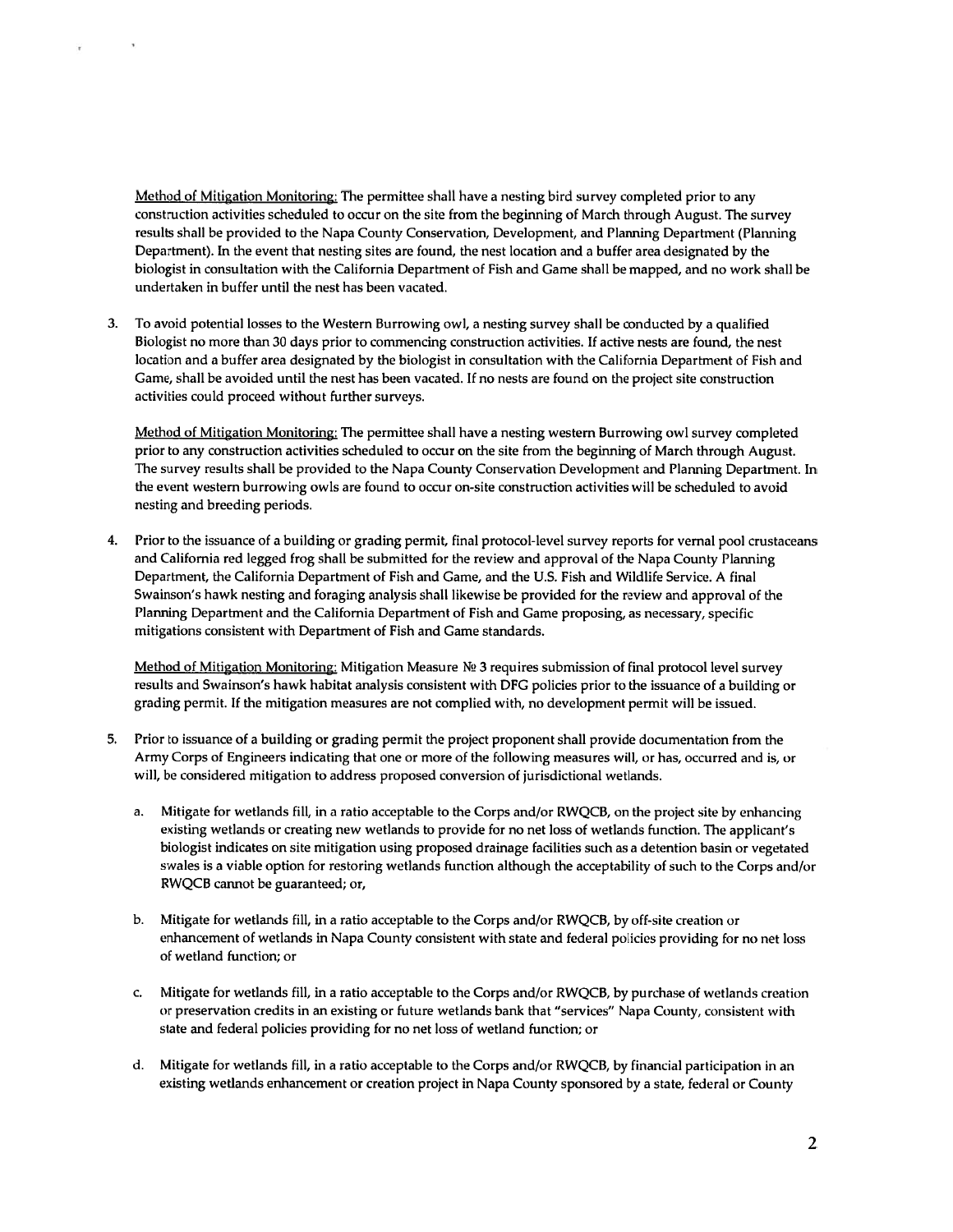agency such as the Napa County Resource Conservation District (RCD) consistent with state and federal policies providing for no net loss of wetland function. Or,

e. <sup>a</sup> combination of the above measures, which in aggregate meets the prescribed ratio dictated by the Corps and/or RWQCB.

Method of Mitigation Monitoring: Any required wetland mitigation shall be in place prior to the issuance of building or grading permits. The project proponen<sup>t</sup> shall demonstrate to the satisfaction of the Planning Department that all wetland mitigation has been approved by the Corps and has been initiated. The terms and conditions of wetland protection, replacements and performance criteria are subject to Corps concurrence and may be modified.

6. Prior to issuance of <sup>a</sup> building or grading permit, the project proponen<sup>t</sup> shall provide documentation from the California Department of Fish and Game that <sup>a</sup> 1602 permit has been issued or that said department does not deem such permitting necessary. The terms and conditions of that permitting are subject to Fish and Game concurrence and may be modified as deemed necessary by that department.

Method of Mitigation Monitoring: This Mitigation Measure requires submission of evidence of project compliance with DFG 1602 permit requirements prior to the issuance of <sup>a</sup> building or grading permit. if such evidence is not submitted, no development permit will be issued.

7. Prior to issuance of <sup>a</sup> building or grading permit, the project proponen<sup>t</sup> shall submit final revised landscape plans which include in-like-kind replacement of all trees to be removed as <sup>a</sup> result of the project for the review and approval of the Planning Director. Tree replacement shall occur at <sup>a</sup> ratio of 3:1 if replacement trees are smaller than 24" box in size or at <sup>a</sup> ratio of 2:1 if replacement trees are sized at 24" box or greater. The final determination as to whether or not proposed replacement plantings are "in-like-kind" shall be made by, and solely at the discretion of, the Planning Director or her designee.

Method of Mitigation Monitoring: This Mitigation Measure requires submission of final revised landscape plans incorporating replacement tree details prior to the issuance of <sup>a</sup> building or grading permit. If such plans are not submitted, no development permit will be issued.

#### HYDROLOGY AND WATER QUALITY

8. Prior to the issuance of <sup>a</sup> building permit, <sup>a</sup> grading permit, or the recordation of <sup>a</sup> final parcel map, the permittee shall submit <sup>a</sup> binding drainage system/wetland maintenance plan for the review and approval of the Departments of Public Works and Planning. The submitted plan shall stipulate an ongoing maintenance regime (including, without limitation, financing details and implementation/enforcement measures such as CC&Rs and/or third party conservations easements) for the integrated project area wetland and drainage system. The submitted maintenance plan shall be consistent with the Napa County Post Construction Runoff Management Requirements manual adopted by the Board of Supervisors on June 3, 2008, and in particular with Chapter 5 at p. 14, Implementation and Maintenance of Requirement.

Method of Mitigation Monitoring: This Mitigation Measure requires submission of an acceptable maintenance plan prior to the issuance of <sup>a</sup> building or grading permit or the recordation of <sup>a</sup> final parcel map. If such plans are not submitted or are not approvable, no parcel map may be recorded and no development permit will be issued.

#### PUBLIC SERVICES

 $\mathcal{R}^{\prime}$ 

 $\bar{\pmb{\epsilon}}$ 

9. Prior to the issuance of <sup>a</sup> building or grading permit, the permittee shall submit final fire hydrant plans for the review and approval of the Fire Marshal.

Method of Mitigation Monitoring: Fhis Mitigation Measure requires submission of acceptable hydrant plans prior to the issuance of <sup>a</sup> building or grading permit. If such plans are not submitted or are not approvable, no development permit will be issued.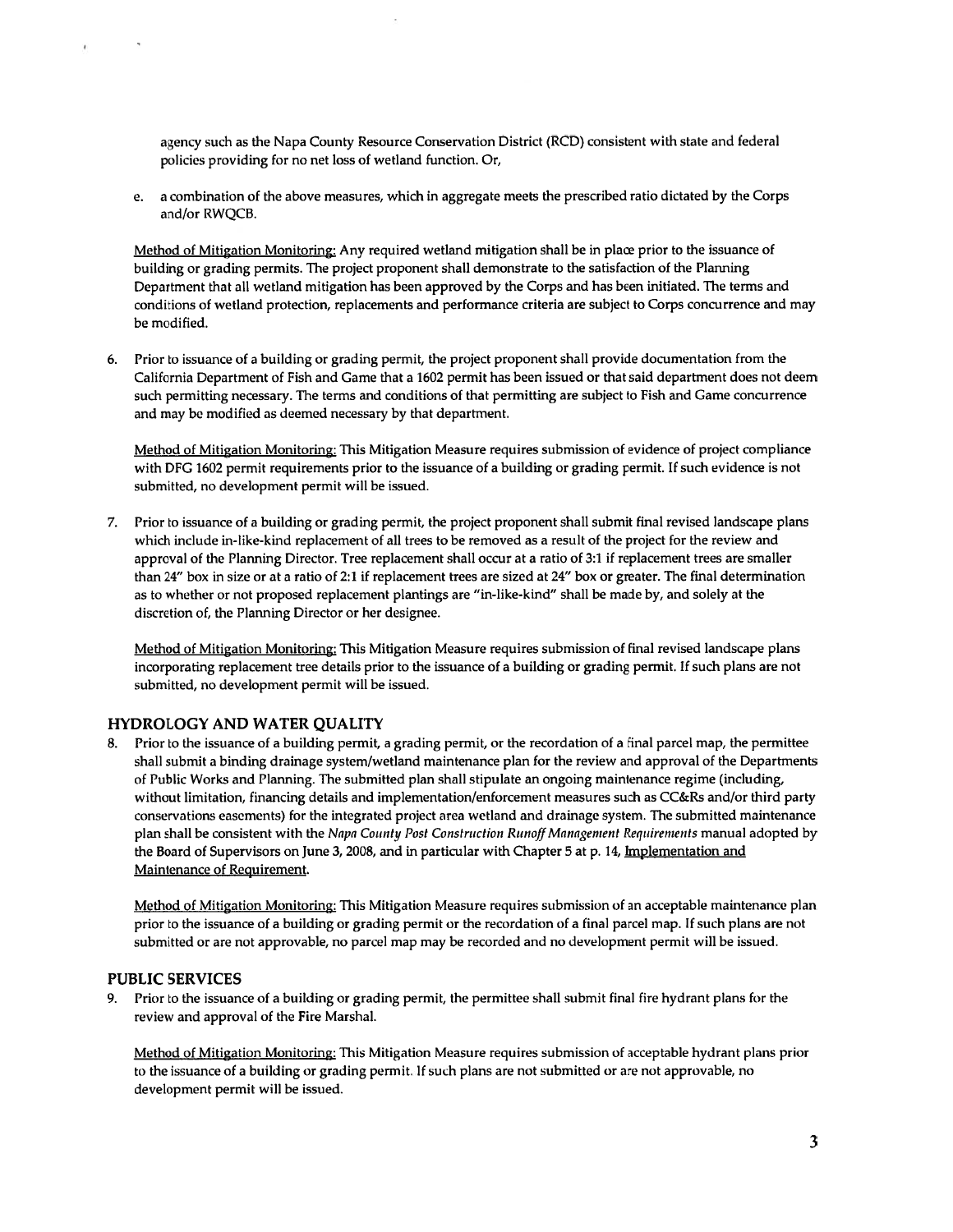## TRANSPORTATION/TRAFFIC

 $-28 - 30$ 

Ý.

10. Prior to County authorization of <sup>a</sup> building permit, the permittee shall submit paymen<sup>t</sup> of Napa County's traffic mitigation fee in accordance with the Board Resolution then-operative, fees are based on the number of vehicle trips generated by the project in the PM peak traffic period as established via the project traffic study.

Method of Mitigation Monitoring: This Mitigation Measure requires deposit of required traffic impact mitigation fees prior to the issuance of <sup>a</sup> building permit. If required fees are not submitted, no building permit will be issued.

- 11. As discussed in the project traffic study, the following parking spaces, situated on the curves of internal drive aisles around project buildings <sup>F</sup> and H, could create internal circulation problems and shall be reserved for "employees only," thereby limiting in/out maneuvers adjacent to impacted drive aisle curves:
	- five parking spaces at the northeast corner of Building <sup>F</sup> on the entrance curve;
	- •two parking spaces at the southeast corner of Building <sup>F</sup> on the exit curve;
	- •five parking spaces at the northwest corner of Building <sup>H</sup> on the entrance curve; and
	- •three parking spaces at the southeast corner on Building <sup>H</sup> on the inside curve.

Method of Mitigation Monitoring: No certificate of occupancy will be issued for the project unless the requirements of this mitigation measure have been complied with.

12. The project shall incorporate the turn lane construction, road widening, and other improvements at and adjacent to the Airport Boulevard/Devlin Road intersection outlined under "Airport Boulevard/Devlin Road Intersection" at page 21 of the final project traffic study.

Method of Mitigation Monitoring: No building or grading permit shall be issued for this project until <sup>a</sup> final improvement <sup>p</sup>lan implementing the requirements of this mitigation measure has been submitted for the review and approva<sup>l</sup> of the Departments of Planning and Public Works, along with other relevant agencies. No certificate of occupancy will be issued for the project until the <sup>p</sup>hysical requirements of this mitigation measure have been complied with.

13. As discussed in the project traffic study, this project may have significant impacts at the Soscol Ferry/Devlin Road intersection. Whether through the paymen<sup>t</sup> of impact fees or through some other fair-share method duly adopted at the time of any such construction, the permittee and his/her successors in interest shall contribute to the cost of signalization at the Soscol Ferry/Devlin Road intersection should the County deem it necessary to install traffic signals at that intersection at some point in the future.

Method of Mitigation Monitoring: Monitoring and implementation of this mitigation measure will have to be built in to any program, adopted at some later date, to require contributions to signalization projects then-undertaken. In the interim, traffic mitigation fees are required and if required fees are not submitted, no building permit will he issued.

14. The project shall incorporate improvements to signals at the Airport Boulevard/Devlin Road to create a "northbound right-turn overlap phase" as outlined under "Airport Boulevard" at page 22 of the final project traffic study.

Method of Mitigation Monitoring: No building or grading permit shall be issued for this project until <sup>a</sup> final improvement <sup>p</sup>lan implementing the requirements of this mitigation measure has been submitted for the review and approval of the Departments of Planning and Public Works (along with other relevant agencies). No certificate of occupancy will he issued for the project until the <sup>p</sup>hysical requirements of this mitigation measure have been complied with.

15. The project shall incorporate the turn lane construction, road widening, and other improvements at and/or adjacent to the Airport Boulevard/Ca-29 intersection as required by the Department of Transportation in their letter of March 3, 2010. To wit, "the project must include extending the existing northbound left turn lane at the state